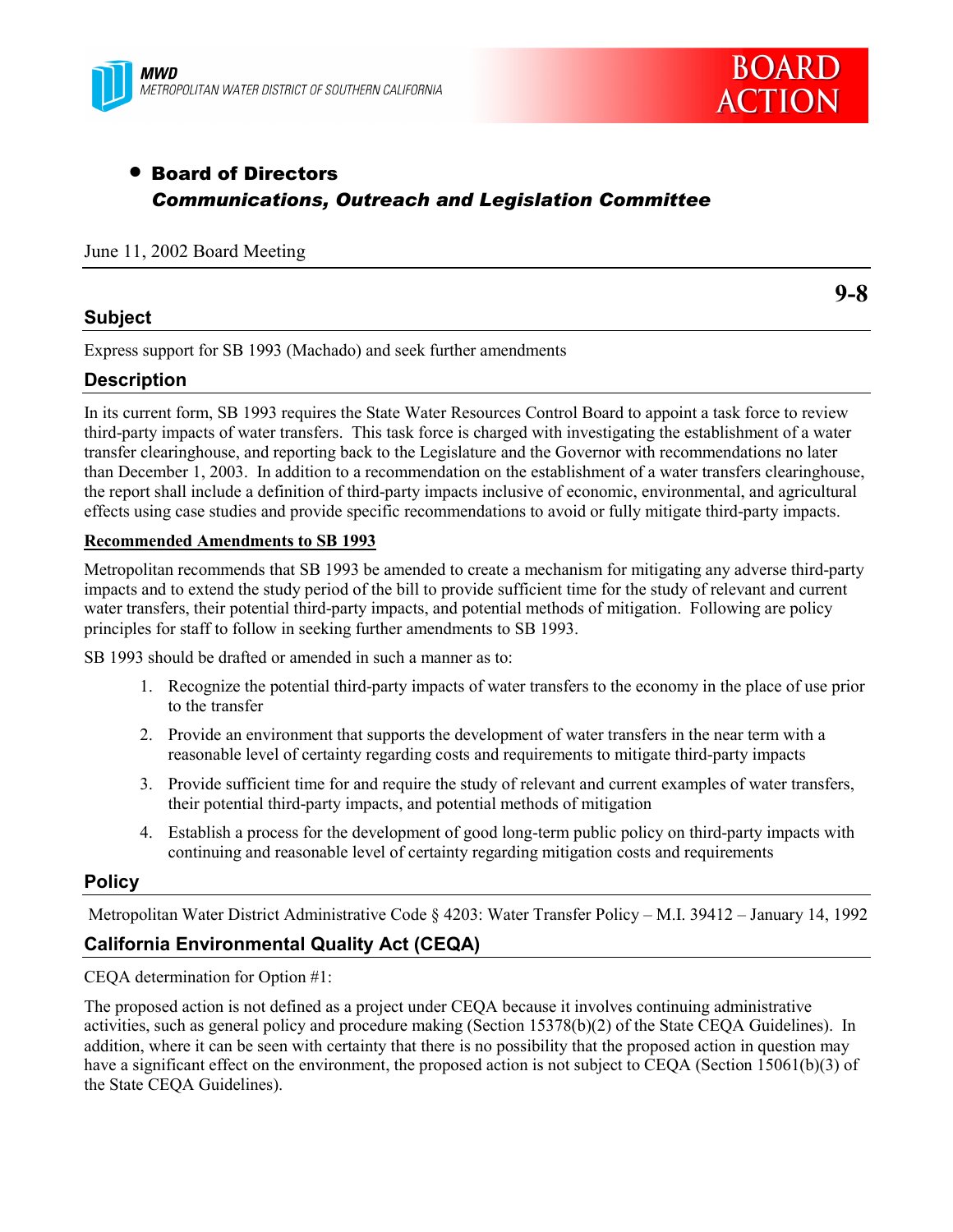CEQA determination for Option #2:

None required

## **Board Options/Fiscal Impacts**

### **Option #1**

Adopt the CEQA determination and support SB 1993 and seek further amendments. **Fiscal Impact:** None

### **Option #2**

Take no position on SB 1993 **Fiscal Impact:** None

## **Staff Recommendation**

Option #1

6/5/2002 *Adan Ortega, Jr. Date*

*Vice President, External Affairs*

6/5/2002 *Ronald R. Gastelum*

*Chief Executive Officer*

*Date*

**Attachment 1 − Text of SB 1993 as amended May 24, 2002**

BLA #1813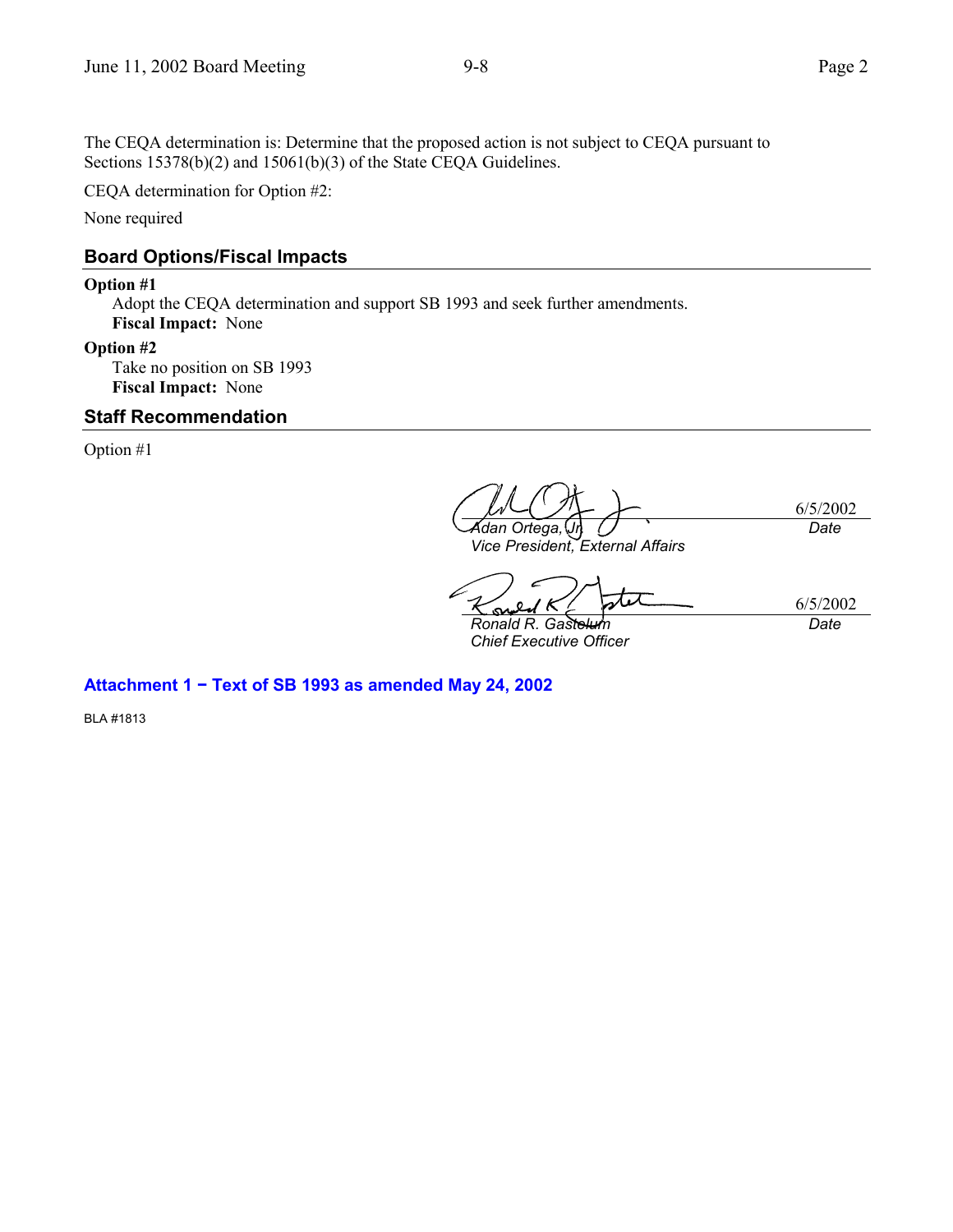#### **BILL NUMBER: SB 1993 AMENDED BILL TEXT**

AMENDED IN SENATE MAY 24, 2002 AMENDED IN SENATE APRIL 16, 2002

**INTRODUCED BY Senator Machado**

FEBRUARY 22, 2002

 An act to add and repeal Chapter 3.8 (commencing with Section 390) of Division 1 of the Water Code, relating to water  $\frac{1}{2}$  and making an appropriation therefor .

#### **LEGISLATIVE COUNSEL'S DIGEST**

 SB 1993, as amended, Machado. Water transfer clearinghouse. Existing law regulates water transfers and, among other things, permits a public agency that provides water service to transfer water for use outside the agency if it is surplus water, as defined, or a water user has voluntarily foregone its use during the transfer period.

 This bill would require the State Water Resources Control Board to appoint a task force, with prescribed membership, to review third *3rd* -party impacts of water

transfers and to investigate the establishment of a water transfer clearinghouse. The bill would require the task force to report to the Legislature and the Governor regarding those matters. *The bill would require these provisions to be implemented only if funding is provided in the annual Budget Act or in another statute.* These provisions would be repealed as of January 1, 2004. The bill would appropriate an unspecified amount from the General Fund to the board for these purposes.

 Vote: 2/3 *majority* . Appropriation: yes *no* . Fiscal committee: yes. State-mandated local program: no.

#### **THE PEOPLE OF THE STATE OF CALIFORNIA DO ENACT AS FOLLOWS:**

 SECTION 1. The Legislature finds and declares all of the following:

 (a) California's economy, its environment, and the health and welfare of its citizens are all dependent upon a clean, reliable, and affordable supply of water to meet current and future needs.

 (b) The voluntary transfer of water can serve as a valuable tool to meet some of California's water needs. Nonetheless, water transfers will not increase California's overall water supply and cannot be relied upon to meet the state's long-term needs.

 (c) It is in the public interest to support the voluntary transfer of water between willing sellers and willing buyers for all purposes, including environmental and consumptive uses.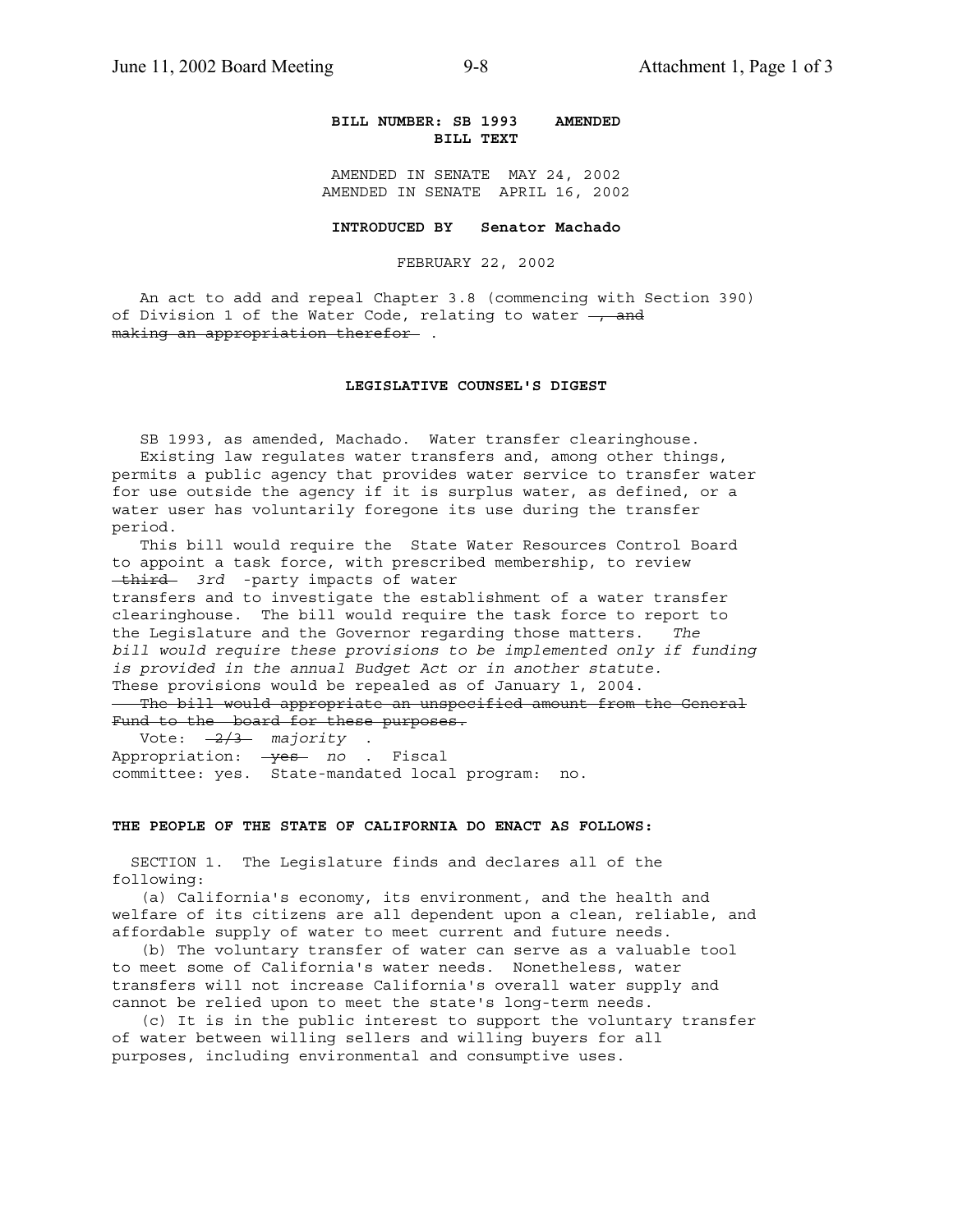(d) These objectives will be facilitated through the development of a definitive report to the Legislature and the Governor that addresses the issues of potential third-party impacts and the potential benefit of a statewide water transfer clearinghouse. SEC. 2. Chapter 3.8 (commencing with Section 390) is added to

Division 1 of the Water Code, to read:

#### **CHAPTER 3.8. WATER TRANSFER CLEARINGHOUSE**

 390. (a) The board shall appoint a task force to investigate and report to the Legislature and the Governor findings and recommendations on third-party impacts of water transfers and the potential benefits of the establishment of a water transfer clearinghouse as specified in Section 391.

 (b) The task force shall consist of the following members, drawn in equal number from the areas from which water has been, or is likely to be, transferred and other areas of the state:

(1) Two representatives from each of the following:

- (A) The business community.
- (B) Urban water suppliers.
- (C) The environmental community.
- (D) The production agricultural community.
- (E) Agricultural water suppliers.
- (F) Local government or community representatives.
- (2) One representative from both of the following:
- (A) The Department of Water Resources.
- (B) The United States Bureau of Reclamation.

 (3) As ex officio members, the Chairperson of the Senate Committee on Agriculture and Water Resources, the Chairperson of the Assembly Committee on Water, Parks and Wildlife, and a person chosen by the Governor to act as his or her representative.

 (c) If the board does not appoint the members of the task force on or before April 1, 2003, the Chairperson of the Senate Rules Committee and the Speaker of the Assembly shall jointly appoint the members in accordance with subdivision (b).

 391. (a) The task force shall report its findings and recommendations to the Legislature and the Governor on or before December 1, 2003.

 (b) The task force shall do all of the following in its review of third-party impacts:

 (1) Develop a contemporary definition of third-party impacts resulting from long-term water transfers, including adverse economic, environmental, and agricultural effects.

 (2) Use case studies, such as third-party impacts resulting from the transfer of water from the Owens Valley to Los Angeles, to demonstrate the different impacts, including the adverse social and environmental impacts that have occurred in previous water transfers.

 (3) Provide specific recommendations to avoid or fully mitigate the adverse social, economic, environmental, or hydrologic impacts that may occur due to long-term water transfers.

 (c) The task force shall address all of the following regarding a water transfer clearinghouse:

 (1) Whether a water transfer clearinghouse is necessary to disseminate current information regarding potential water transfers in California.

(2) Whether a water transfer clearinghouse should be established.